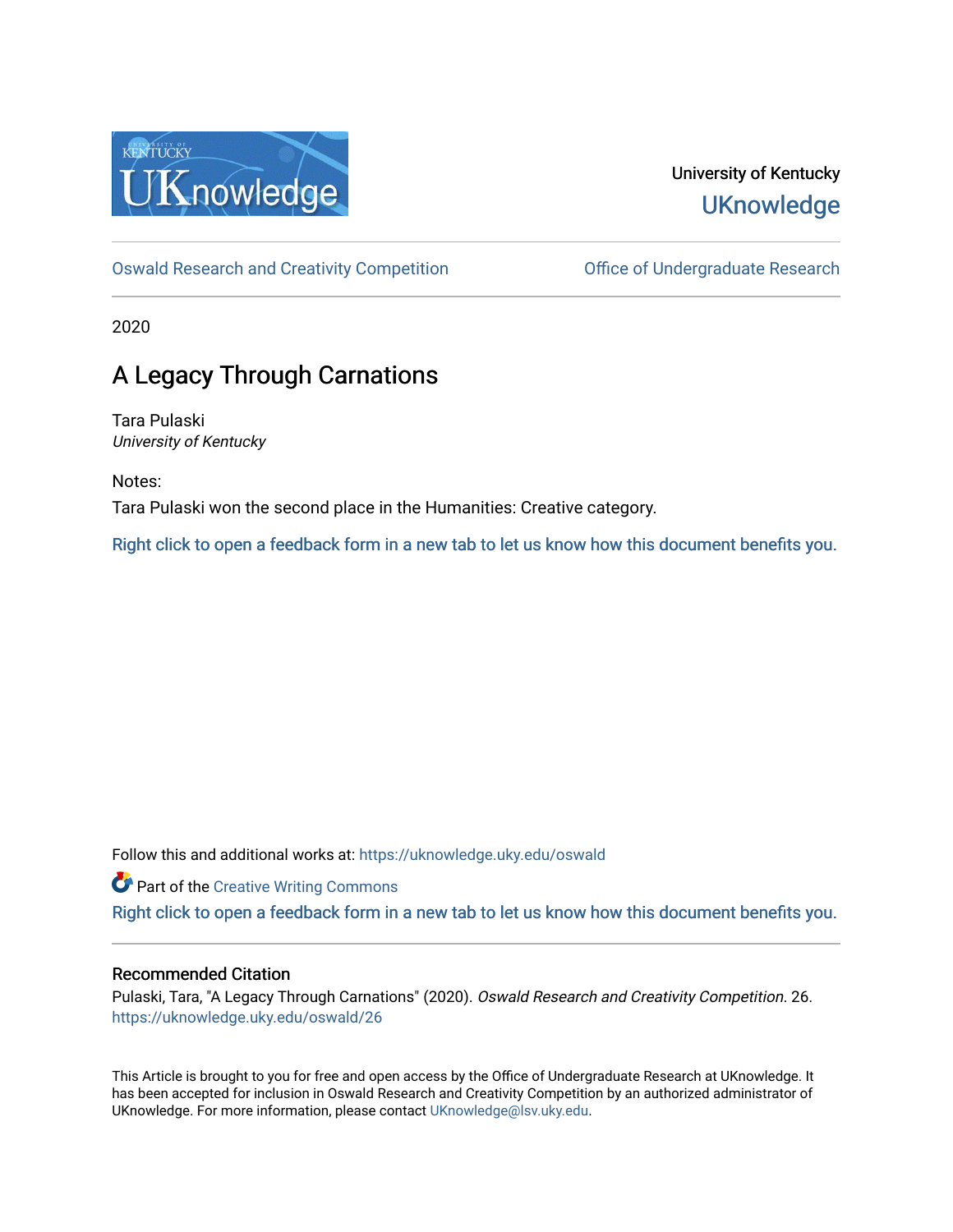## A Legacy Through Carnations By Tara Pulaski

The barren trees of Salem's Gallows Hill still sway in the same ethereal wind, innocuous witnesses to the transgressions of man. The smooth, gray boulders, partially covered with decaying leaves and filth, no longer hold the residue of human corpses, long washed by threehundred years of cleansing rain. No trace can be found of the shallow wooden supports or hempen rope nor the ruts in the wet earth as victims were dragged over the ridge, just as the sun rose and gave false promises of another tomorrow. Though all the tangible reminders have scattered the ground in ash, if one still listens closely, they can hear the eternal shrieks of the fallen in the whirling vortex that whistles and dances along those same rocks. The women have perished to ignorance and hatred and fanaticism, but their legacies still live on. While the rages of injustice continue to ever boil over, scalding new generations with the diseases of their forefathers, some strong women still find hope in the pale, yellow carnations that grow near those same cursed boulders, offering that tomorrow in honor of those who had the shroud of night clasp over them prematurely.

Lillian's finger traced the grooves in the ashen memorial stone, wondering if her physical touch could urge the experience of the dead into her own consciousness. The delicate pads stumbled over the engraving: *Hanged, August 19, 1692*. She extracted a singular tangerinecolored carnation from a bouquet in her messenger bag and placed it on Martha Carrier's stone at the Salem Witch Trials Memorial in Salem, Massachusetts. "I'm sorry, Martha," she whispered before pressing her chapped lips to her fingers and then to the stone that protruded out of the masoned wall like a rough-hewn bench levitating above the frozen earth. Lillian continued around the perimeter of the memorial, brushing her black hair out of her eyes and pulling her scarf tighter, before moving to Rebecca Nurse, *Hanged.* She knelt into the gravel pathway and pressed her forehead against the cool stone and closed her eyes. Why did this have to happen to you, she thought; you didn't have to die. She pulled out another carnation; Lillian Carrier had brought one for each of the victims, twenty in all—nineteen were hanged, one was pressed.

---

A man—early thirties, aviator sunglasses, with a forest green sweater—crunched the gravel under his combat boots as he strolled around the maroon seventeenth century cottage that adorned the memorial property, ignoring the sign that stated: *No Smoking*. He stopped short of Lillian, kicking up gravel into a cloud of particles that settled around her like a veil. His Bic lighter clicked as he shielded the cigarette from the wind and exhaled the smoke; the ash was flicked onto the memorial's somber walkway.

"Must we do this same shit every year?" Asher said.

"Open up, Goodwife Carrier!" said Benjamin as he banged on the weathered plank door of the teal Colonial timber-framed home. Benjamin, dressed all in black minus his white collar and cuffs, waited and then shrugged to an equally dressed Samuel, who was standing at the bottom of the stone steps with his arms crossed. He shielded his eyes and peered through the paneled window and noticed a flickering candle in the parlor, tallow dripping down the side. The flame illuminated an older woman that treaded heavily and held her lower back as she made her way to the door, black petticoat and white apron swaying with every thud.

---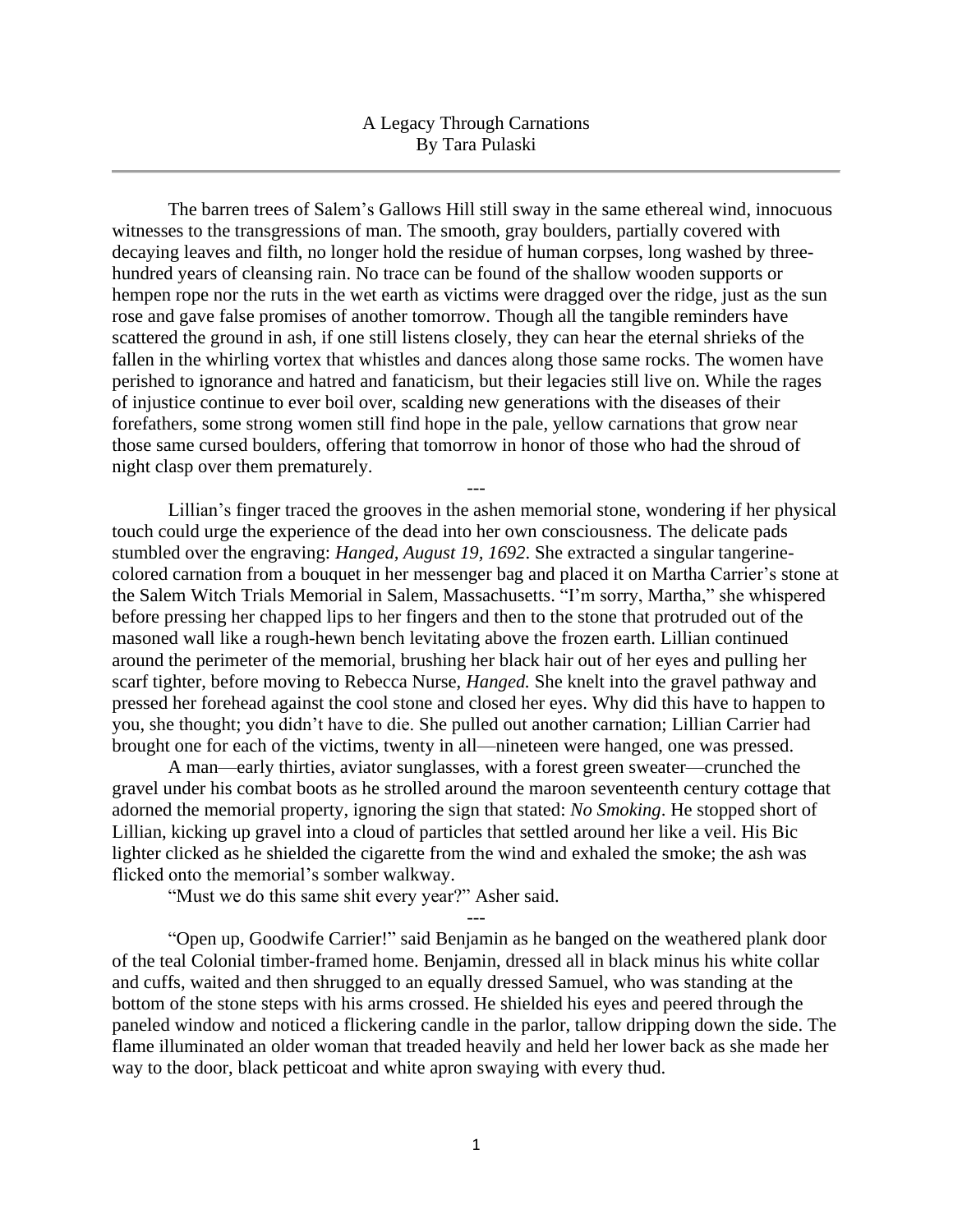"Afternoon, gentleman. What can I do you for?" Martha said, wheezing while clutching the door frame.

"Goody Carrier, I pray you're well. It unfortunately seems that your fence near our pasture has fallen once more. Was not your son, Richard, going to mend it?" said Benjamin.

"Oh, good Heavens! He left with my husband just this morning for business in Dracut," said Martha. "I didn't think to mention it before they left; they've been so busy."

Benjamin sighed, recalling a conversation he had with the woman just last week, where she promised to have her son repair the fence that ran between the Carriers' property and his cattle pasture. He regretted that he didn't ask Mr. Carrier himself about the fence, questioning the competency of the woman that stood before him, if she was incapable of remembering a simple favor to a neighbor. She was a good cook, though, and her cornbread was known throughout Andover, so he reckoned that was why Mr. Carrier, Thomas, kept her around.

"I see," said Benjamin, turning towards Samuel as a scowl washed across his face.

"I reckon we could mend it for now," said Samuel. "Just so the cattle don't roam free while Thomas is away."

"No, no, that won't do. Thomas is particular about his fencing; it'll have to wait until he returns. Good day, gentleman," said Martha.

"No, but—" started Benjamin, just as Martha closed the door in his face. "Oh, that infernal woman!" He began to pound on the door once more, this time without his Puritan politeness. Samuel looked away and kicked up some dirt that had settled on the home's stone landing.

"Mrs. Carrier! Goody Carrier! The cattle—" said Benjamin, still banging on the door.

"Curses to you and your cattle!" said Martha from inside her home, growing more aggravated that she was awoken from her nap for this. Benjamin, peering again through the window, watched the woman retreat to the interior of the house. He turned around to see that Samuel was already a good distance down the dirt road.

--- Lillian slowly looked up to Asher and said, "What do you mean by 'this shit?'"

"This fucking witchy shit," said Asher. "I'm hungry and you've been at this forever."

"Well, no one is stopping you," said Lillian, staring into the Charter Street Cemetery beyond the memorial; she remembered reading the tombstones with her mother, seeing who could find the one with the oldest death-date. Lillian had been deemed the winner after finding a man who died in 1717, Judge John Hathorne. Sadly, her mother didn't have the chance for a rematch, dying shortly after. It was her family's tradition to bring the carnations to those that perished in the trials, as the blood of the long-deceased Martha Carrier flowed through her and Lillian's veins alike. Lillian could still remember hearing the story as a young girl, of how after Martha was hanged, her son, Richard, and his own young daughter would bring yellow carnations to the site where their dear relative was forcibly relieved of her life. The gently placed carnations would wilt and release their precious seeds into the earth, ensuring that a new generation of flowers replaced those that had perished. Despite her mother's premature passing a few years prior, Lillian was honored to carry on their family legacy. Though many brought flowers to the memorial for one reason or another, she was sure that most did not have her personal connection.

"Come on, Lil! Who cares about this? You didn't know these people," said Asher.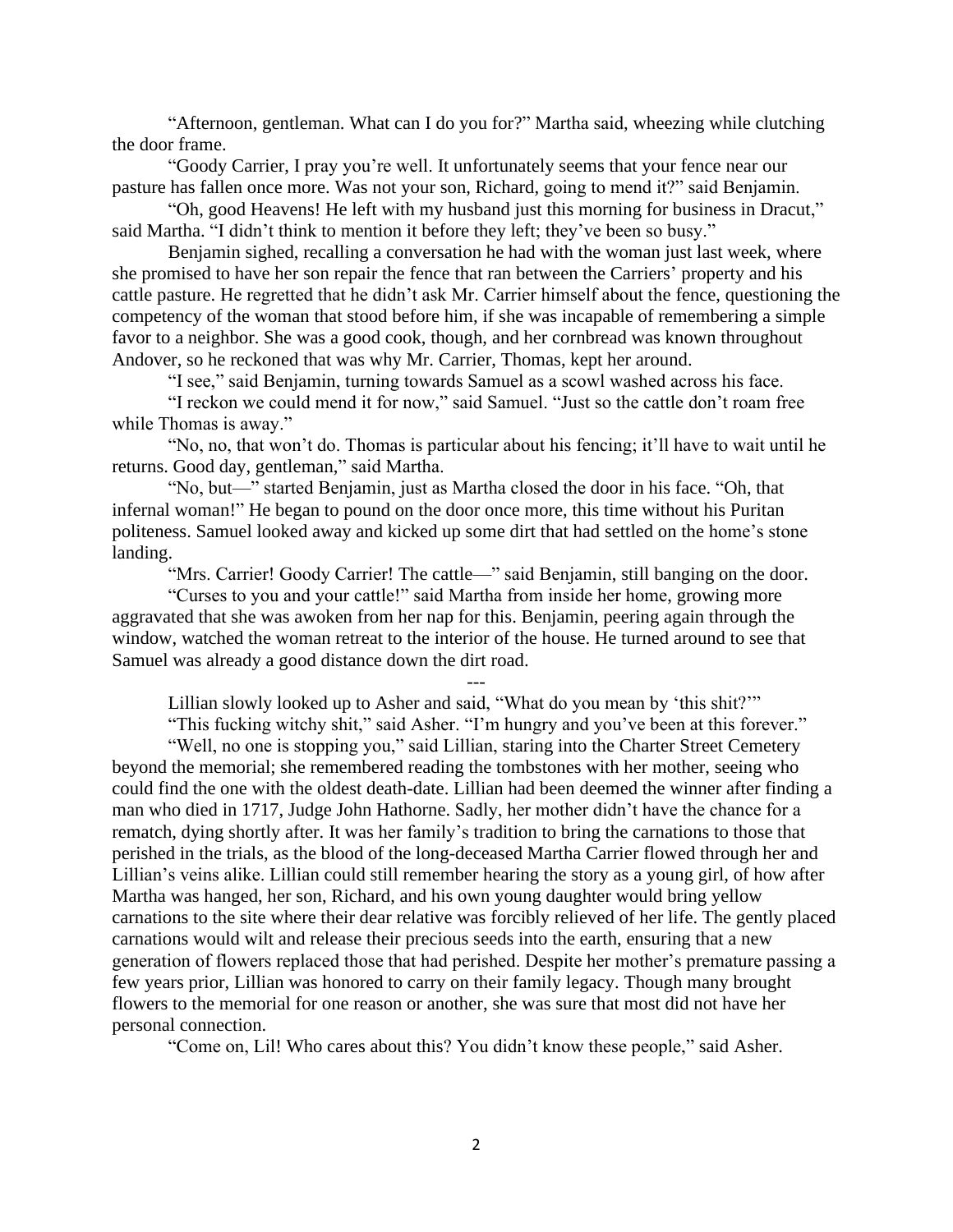"I care about this!" said Lillian, standing up and tossing her hands into the air. "You know that my mom cared about this, too, and my grandmother and my great-grandmother and so on!"

"Yeah, well, they are all dead," said Asher, looking over Lillian's head into the cemetery beyond as he fiddled with his still lit cigarette.

"Asher, I cannot believe you right now," said Lillian. She thought back to when she first met Asher, her boss when she still worked at the Dairy Witch over on Boston Street for a summer. He seemed kind and understanding, someone more worldly and mature than herself that could twist the unraveled threads of her life back onto the spindle of fate. It was Asher that held her hand and stroked her hair the night her own dear mother passed, and it was Asher that cooked her dinner and brought her take-out for the months of depression and grief that followed. After only four months of dating, Asher asked Lillian to move in with him, which she gladly accepted, believing she was lucky enough to find her soulmate at nineteen. They started to bicker, which Lillian thought was normal at this stage of any relationship, so she began to overlook the ways he seemed to change.

The homemade chicken alfredo and "I love you" texts turned into demands as to why she was late and scowls whenever she was on the phone with her Aunt Cora too long. He would pace back and forth in their tiny apartment, taking drag after drag off his cigarette until she would hang up the call. There were other times, however, where he would surprise her with an impromptu beach day complete with packed sandwiches and a bottle of merlot. When Lillian would ask if she could invite her cousins that lived in Dedham, he always said, "I thought this would be a romantic date, you know. Just you and me?" Lillian would agree, touching his sandy hair and snuggling her chin into his shoulder, wondering how she could have survived the turmoil that was her life without her Asher.

---

Despite Martha's refusal on the subject, Benjamin and Samuel proceeded to mend the fence between the property lines. About a month went by without incident, and Benjamin was satisfied that the lingering problem was finally resolved; he'd not heard from the woman nor her allegedly particular husband. He'd always had positive dealings with Thomas, so he assumed that it was only Martha that was unhinged. She had a reputation throughout Andover for being quite the eccentric, after all. There was one Sunday, with his own ears, that he heard her take the Lord's name in vain! Another time, his own wife had asked to borrow some cornmeal and was turned away, with the excuse that Martha was almost out herself—what kind of Christian charity was that, Benjamin thought. If that wasn't bad enough, coupled with the fence incident, he had heard rumors that she involved herself in revelries such as dancing and singing songs in her youth; a May Pole was even once mentioned, of all the lascivious activities. Samuel even said he'd swear on the Bible that he saw her answer a question from a fellow merchant that was directly addressed to Thomas. No, that woman was no good, Benjamin thought; good food and childbearing can only go so far. If Thomas wanted to put his own providence in jeopardy, that was his God-given choice, but I would have no part in it, thought Benjamin.

It was summer now, and Lillian was reclining on the couch in their shared apartment on Essex Street, an old home that missed being on the National Register of Historic Places due to the owner piecing it out into tiny apartments. "Blasphemy!" her mother would have said, always the lover of Salem history, even beyond the Witch Trials. However, it was what they could afford with Asher's assistant manager salary and Lillian waitressing at Mercy Tavern; plus, it

---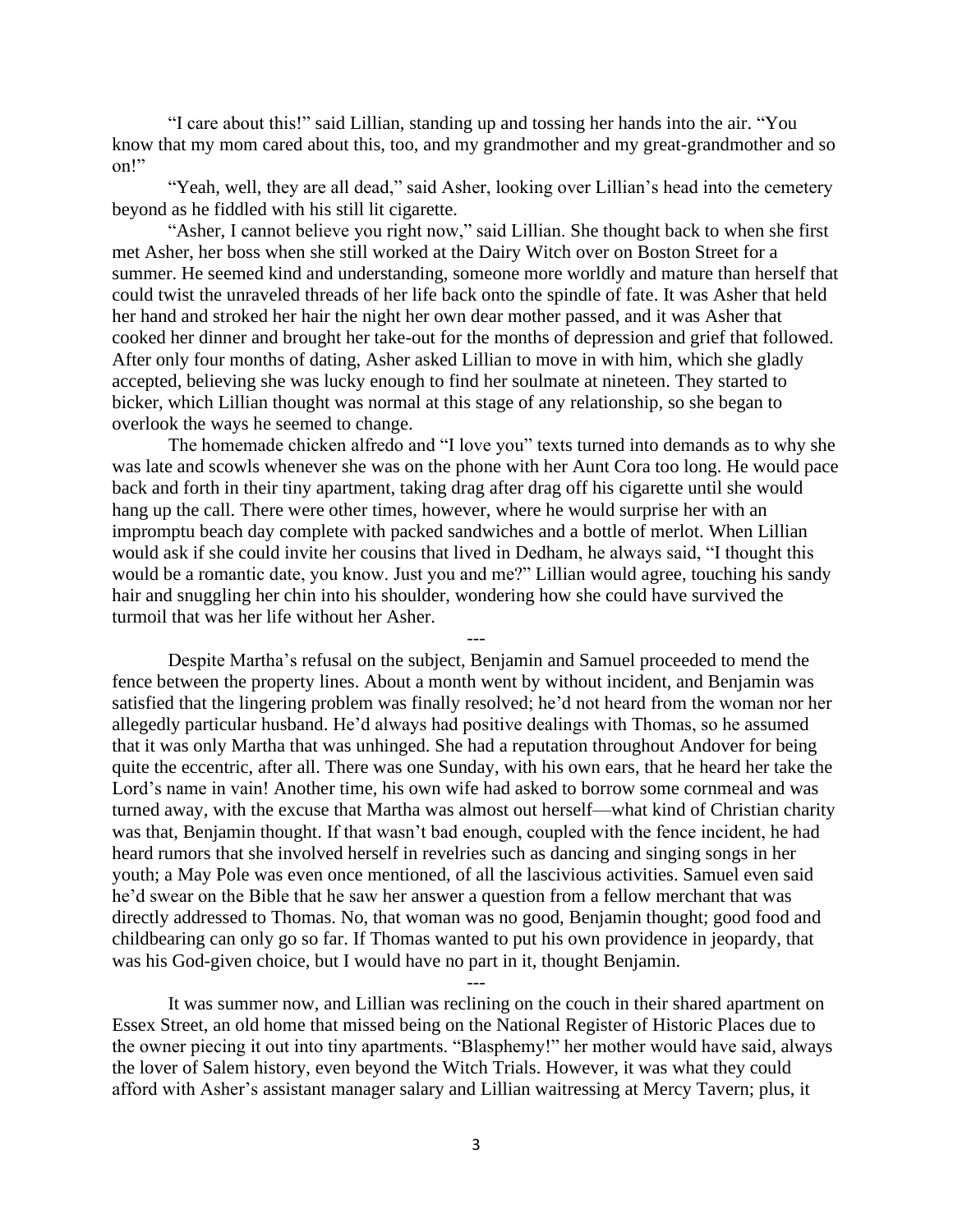was downtown and within walking distance of work, Derby Wharf, and all the sights of Salem. Whenever Lillian was feeling down, which was sadly more and more these days with every new spat, she would breathe in the salty air at the wharf and take a stroll by The House of Seven Gables, her and her mother's favorite historical home in the area, both being Hawthorne fans. There was something about the pitch black on black gabled building that spoke to Lillian's soul.

Their second-floor door opened, and Asher appeared, wearing his Dairy Witch polo. "Happy Birthday, baby!" he said, holding a pizza and a bouquet of twenty black carnations. "I'm sorry I had to work so late, but I thought we could go and visit your friends?"

"Oh Asher, that would be wonderful!" said Lillian.

"No problem; I know that today is always bittersweet," said Asher, walking over and kissing the top of her head, then giving her a one-armed hug from behind the couch.

"Yeah, no one could have predicted it; she'd been getting better," said Lillian.

Asher nodded and then swung himself over the back of the couch, so he was sitting next to Lillian. He bopped her on the nose and said, "So, what's first, birthday girl? Pizza or friends?" "Friends, of course!" Lillian said.

Despite the sign stating that it closed at 8pm, Lillian and Asher ducked under the ropes for the memorial, which was a few short blocks from their apartment. Lillian flipped up the hood on her sweatshirt and smirked. "They can't catch me now, can they?" she said as she leapt over the chain that held the sign that read *"Closed,*" causing it to sway back and forth. Her heart began to fill again and the elated feeling in the pit of her stomach boiled up to her throat, producing a stream of giggles. She skipped over to Martha and placed a singular black carnation on her stone. Asher leaned against the stone fence, smoking a Marlboro; the glow of the embers illuminated his face, a pinpoint in the darkness that danced shadows in his verdant eyes.

Martha sat in her rocking chair, swaying back and forth in front of the fire as she knit a small blankie of snow-white wool. A young woman with the rounded belly of her first child sat next to the hearth, reading Ecclesiastes aloud from the Geneva Bible.

---

"Cast thy bread upon the waters: for after many days thou shalt find it. Give a portion to seven, and also to eight: for thou knowest not what evil shall be upon the earth," recited Clara, Richard's young wife.

"Very true," said Martha. "Very true, my dear."

Before Clara could continue, Thomas and Richard entered the home, sweat pouring down their brows from diligent labor in the field.

"I still cannot believe that presumptuous Benjamin mended my fence without my consent," said Thomas.

"I attempted to inform him," replied Martha, not looking up from her knitting. "I told him that you were particular about that fence."

"It's just those good for nothing Abbotts, never minding their own business. Heaven forbid you let a man take care of his own property!" said Thomas, shucking off his leather boots by the door.

"I know, Papa," said Richard. "But it was a kind act of Christian charity, nonetheless. It wasn't the best mending, but they did use their own supplies."

"It's the whole family, though," said Martha. "One time his wife, Sarah, asked to borrow some cornmeal and I was all but out. I wanted deeply to give, but it was Clara's birthday and I know how much you enjoy cornbread, don't you, Clara?"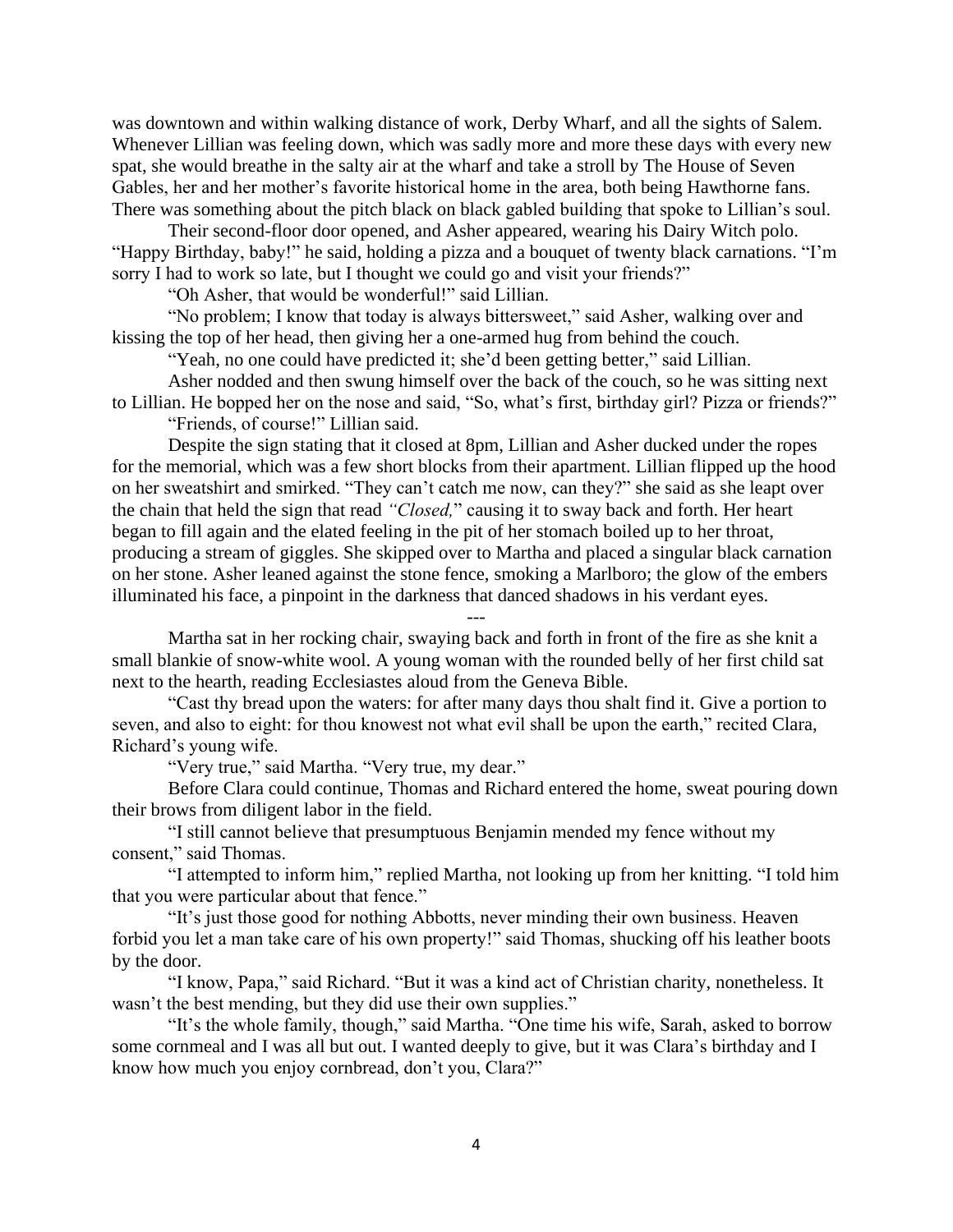"Yes, Mother!" said Clara. "Thank you kindly for that, ma'am. I hope it didn't cause you much trouble."

"Well, the next week I went over to give Sarah some cornmeal, finally having replenished from town, and she wouldn't have it. Ungrateful woman. She refused," said Martha.

"Mother, that talk won't do any good," said Richard. "Let us all pray on it and perhaps our relationship between our Brother and Sister Abbott will begin to heal."

"You're right, son," said Thomas.

"Yes, very wise," said Martha. "Perhaps next week I'll visit Sarah again and try to mend that metaphorical fence."

The family laughed and then gathered together before the fire to listen to Clara continue her Bible passage; they said an extra prayer for the Abbotts, wishing them good fortune. Richard sat next to Clara and rubbed and kissed her protruding belly while Thomas put his arm around his wife as she continued to work on the blanket for their first grandchild.

---

Lillian was finally off a long shift at Mercy Tavern and trudged the block home to Essex Street. She looked forward to having a beer and relaxing on the couch, especially since the Tavern was busy with tourists as Halloween approached. She enjoyed the extra money, but boy was she beat, she thought. Upon entering their apartment, the first thing she saw was a scowl on Asher's face.

"You're late," said Asher, tapping his fingers on the arm of the sofa.

"Yeah, it was crazy busy! I made three-hundred dollars, though," she said, setting her messenger bag down on their kitchenette's counter.

"Okay. And, where's my chicken quesadilla?" said Asher. "I did all that shit for you on your birthday and you can't even bring me a goddamn quesadilla?"

"Quesadilla?"

"I texted you at least an hour ago to bring me one home from work. Or maybe you didn't because you weren't actually there?" said Asher, getting up from the couch and approaching Lillian. "Let me see your phone."

"No! I was at work, that's why I didn't see your message," said Lillian. She pulled out her phone from the bag and showed him the text message still on the screen. "I rushed home as soon as I got off."

"Let me see," said Asher as he took the phone and leaned his body against Lillian, pushing her into the counter as he scrolled through her phone. She sighed and rested her chin on his clavicle; she loved Asher, but this was an inopportune time for one of his jealous fits. Lillian knew that she didn't deserve someone that took care of her like Asher did, he'd been there through the worst night of her life, and she knew that she was lucky to have him; he told her all the time. He was right, she thought, she should have double checked her phone before she left work, just in case he needed something. She should have been more considerate to his feelings and texted him saying she'd be home later than expected. Ultimately, she was grateful that he put up with her shit.

"I guess you're off the hook this time," Asher said. "However, since you forgot that quesadilla, you're going to have to do something else for me." His hands trailed down to her hips and he leaned forward to kiss her neck.

"No, I'm really tired," she said.

"I don't make the rules," he said, then unzipped his jeans and forced Lillian to her knees in front of him.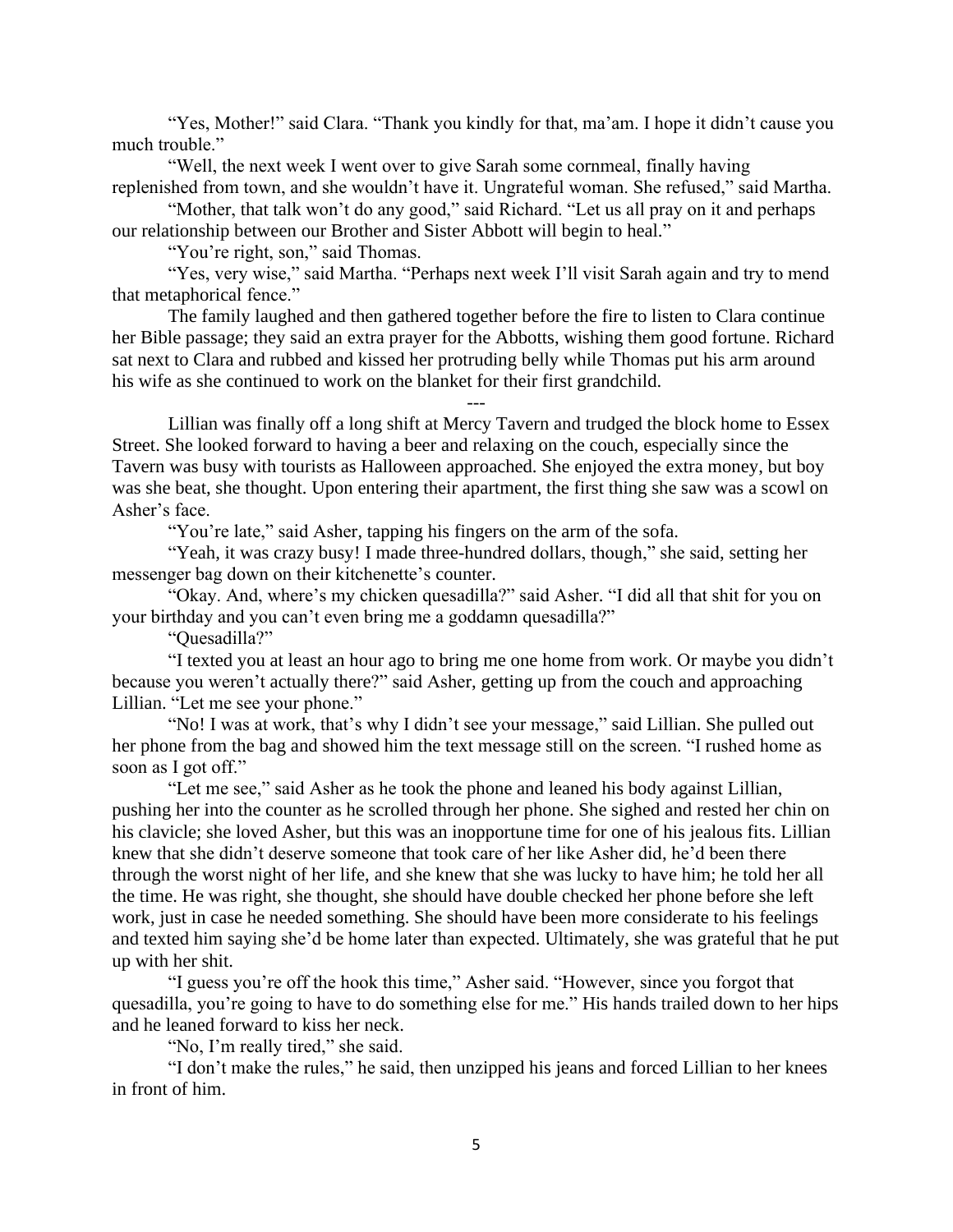---

"Benjamin, I just heard," said Samuel. "How are you feeling, brother?"

"It was her."

"I know, stay still."

"She did this to me," said Benjamin. "You heard what she said to us." He was lying on his bed, clammy with fever, with a large linen bandage wrapped around his abdomen. For weeks, he'd suffered from several large pustules that had to be frequently drained by the town's doctor. No matter how many times the boils were seeped, they would grow back even greater than before. He was convinced without a shadow of a doubt that Martha Carrier had cursed him. She went into the woods and fornicated with the devil and used her dark magic and corrupted soul to enact evils against the Godly people of Massachusetts, he imagined. Since then, Benjamin even had it on good authority that she had lain with Thomas before their wedding night; it was no wonder that the product of their sin, Richard, was always such a lazy boy that grew into an equally insolent man within the community. Benjamin assumed that it was laziness that prevented Richard from having his own farm opposed to caring for his aging parents.

"Only God can help me now," said Benjamin, as he rolled more squarely onto his back and groaned. "And, the cattle?"

"All dead! Mysteriously in the night. They were fine in the afternoon and when I visited this morning—" said Samuel.

"Surely not yours and mine both?" said Benjamin.

"Extraordinary and unaccountable calamities befell them all! I could find no natural reason for it," said Samuel.

"It's that rampant hag! God help us all."

Asher stood over Lillian as she crouched in ball on their worn maroon sofa. Her eyes were bloodshot, and she latched on to a throw pillow like a barnacle, holding it tightly between her chest and knees.

---

"I fucking told you not to disrespect me like that!" said Asher, leaning closer.

"I'm sorry, Asher. I'm sorry!"

"I was going to take you out on a nice date, show how much I love you, but you had to go and ruin it by wasting our time together by being on the phone with someone—" said Asher.

"It was just my aunt, I swear. I promise it was just my aunt, Asher. It wasn't anyone but her," said Lillian.

"How dare you lie to me!"

Time stood still for Lillian as Asher swung his arm back and brought his open hand down across her face, leaving a warm, red mark that stung when she touched it. Her heart raced in her chest from the shock and bewilderment of what had just transpired. She buried her face into the pillow and sobbed while rocking back and forth. She didn't understand how she was this much of a failure; why couldn't she just do better to make him happy. He was her entire world. His yells danced abstractly in their run-down apartment, the words slipping away from her conscious and melding into a sad tune within her soul. She felt him shaking her, his voice getting louder with each second; all she could make out was, "You need to apologize for making me do this."

Benjamin was awoken by the sound of a faint knock on his home's front door. His pillow was soaked in sweat as his feverish state persisted; the pustules had multiplied, leaving remnants of a yellowish-green crust on his soiled bandages from the frequent lancing; a Bible was open at

---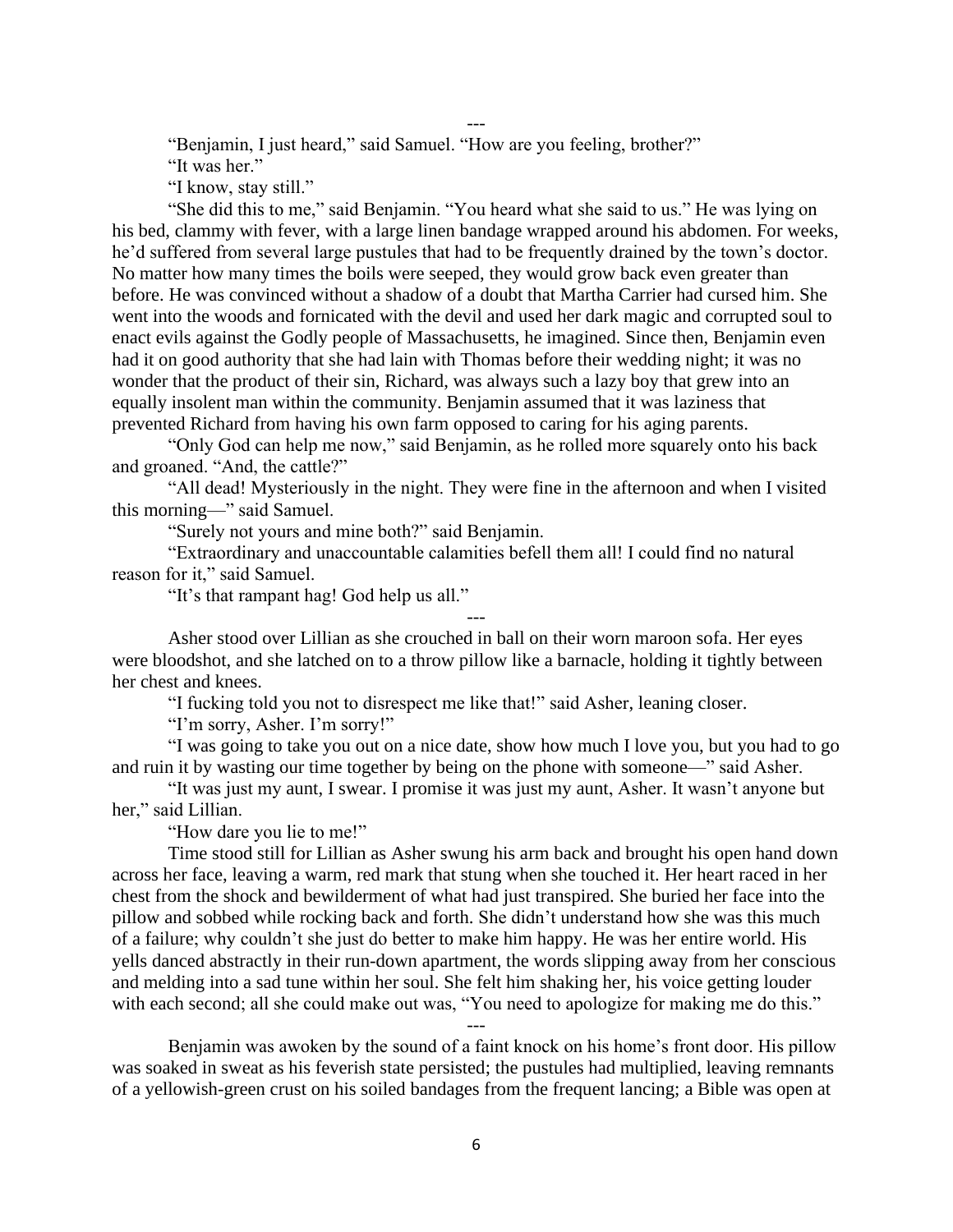his side. His wife, Sarah, answered the door and lead a young constable into their modest bedroom.

"Benjamin, dear, Constable Avery is here to see you," said Sarah, giving the two gentleman the room.

"I was very sorry to hear about your affliction, Mr. Abbott. You are certainly in our continued prayers," said the constable.

"Thank you, sir," said Benjamin. "As I will soon join our divine creator, my only remaining task in this earthly realm is ensuring no one else suffers at the hands of this malefactor." He began to shiver under his blankets and clutched his chest, "Her soul possesses me yet."

"Please, tell me everything. We will certainly bring this she-devil to justice."

Benjamin then recalled the horrible tale and the cursing he endured at the hands of Martha Carrier. He told of her unhospitable behavior, her manly brashness, and her usage of dark magic to curse him and Samuel, all because they wanted to do her the kindness of mending her fence. He recalled the *exact* words she used, "I curse you, Benjamin Abbott. I curse your livelihood and your family. I curse you to Hell with me, to serve my master, Satan." In tears, Benjamin convulsed in the bed and shared how Reverend Mather had told Sarah that he heard from some young girls of Salem that Martha had asked them to join her in witchcraft. Reliable sources stated that she had flown to Salem from Andover in the night and tried to tempt them from their beds and into the ghostly forest to make a pact with the devil. Sarah heard this from the Reverend directly when she traveled the fifteen miles to Salem to seek out their experienced doctor. He also shared how he had a vision that Richard, her bastard son conceived before the eve of their wedding, was involved as her minion in serving Lucifer. Benjamin saw him vividly in his mind; he was kneeling in front of his mother and taking a drink from a chalice filled with a crimson liquid.

"I understand the severity of this situation, Mr. Abbott," said the constable. "I vow that we will take all the necessary steps to protect the people of Andover and all of the Massachusetts Bay Colony from this tormentor."

---

A few months after the abuse escalated, Lillian sat on the edge of the bathtub staring at the two lines of the pregnancy test that confirmed her suspicions. Her stomach twisted as the dread of this realization flooded in; even though she had apologized to Asher as requested, his anger had not subsided. Lillian's hand found the fresh bruises on her neck, the product of yet another outburst of Asher's that she allegedly provoked, proving that he would never be a capable father. As she stood and regarded herself in the bathroom mirror, Lillian forced herself to look away from the yellow rings under her eyes and into the blue pupils themselves. She stared for a long while, until the faint dots in the blue turned into tiny boats navigating the milky water of the cape, as she searched for seashells with her mother as the surf lapped at their feet. It was her dear mother that always taught her to stand up for herself, even if that sometimes meant asking for help. Unfortunately, this advice came at the expense of her mother's own horrific life experiences.

Tears formed in the corners of her eyes as she contemplated raising a child alone, without her mother or Asher. She saw herself living in a tiny one bedroom, working two jobs just to make ends meet, never getting to see her child who was always in daycare, while she toiled on. However, she saw the alternative even more clearly: the prospect of her child angering Asher as he raised back his palm to strike them across the face, just as her own father had done to her. She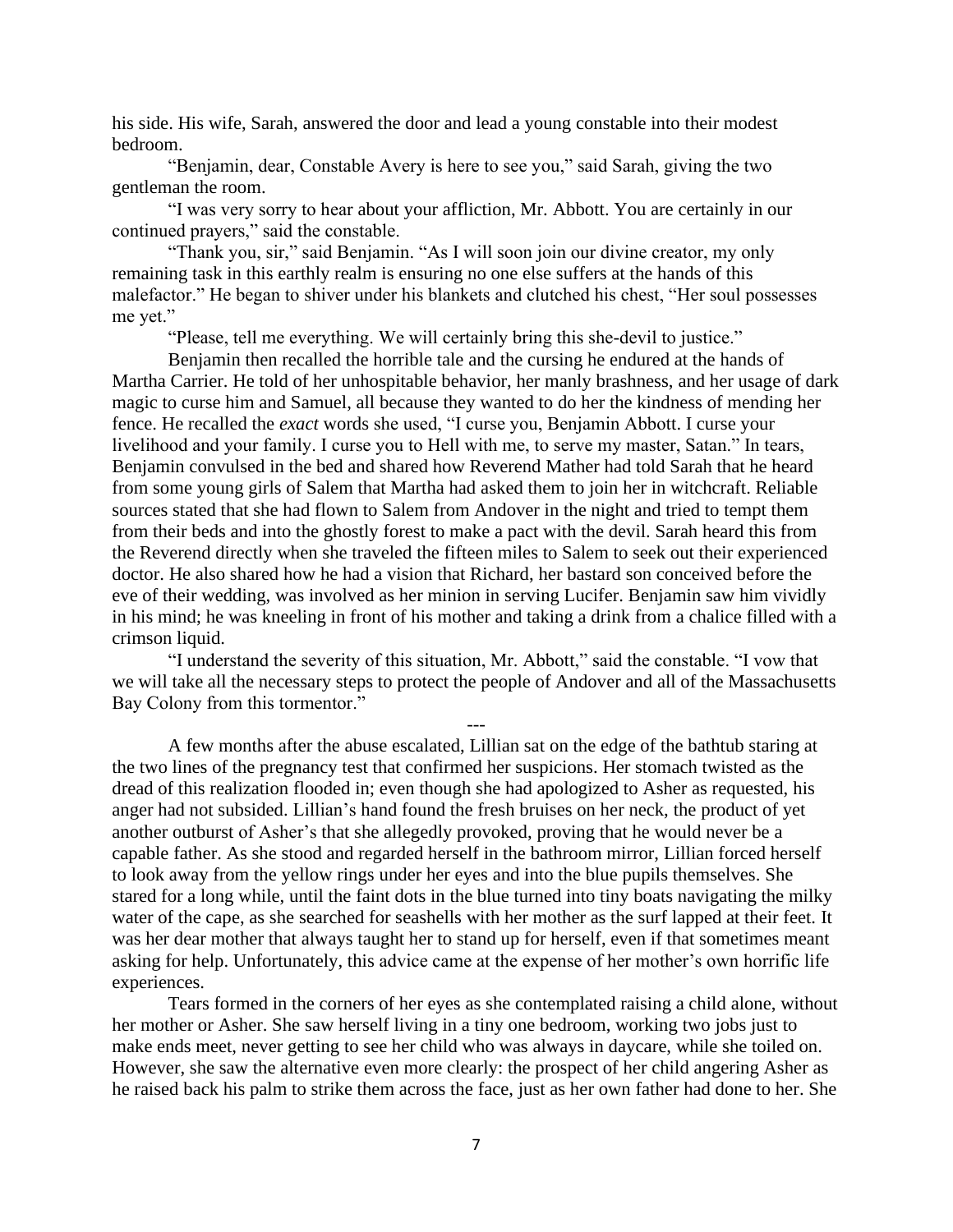remembered seeing her father hover over her mom, screaming obscenities before hitting her in the head as she cowered and attempted to cover her face in vain, blood streaming from the gashes onto her pale blue blouse. Her father, drunk with power and whiskey, reached down and grabbed her mother by the throat; he lifted her off the ground until her feet levitated as if she was dangling from a hempen noose. Even though she was a young child, Lillian remembered her mother waking her up in the middle of the night, shushing her and telling her that it was going to be okay, as they got into the car without any of their earthly possessions and stole into the night. She never saw her father again, but those memories have stayed with her for decades as did the words he always screamed at her: "You're useless, you know? I wish you were never born." Those words were eerily familiar to Asher's.

Lillian still remembered lying awake at night as she heard her father stumble down the hall, throwing open the door of her bedroom with such force that the doorknob penetrated the plaster of the wall. He would cackle and then shake her metal bed back and forth as it creaked and clanked from shotty craftmanship while she held on through the sobs. Lillian would then be too terrified to go back to sleep, as he was likely to come back every hour or so to rattle the bed once more; she would lay awake staring at the multi-colored balloons, illuminated by her nightlight, that her father painted on the walls for her as she giggled and clung to his leg during simpler times. While her father had always had a toxic relationship with alcohol, Asher had one with control.

Lillian knew that she could never do that to her own child. She didn't blame her mother, but nonetheless those scars still linger with Lillian to this day. It was then, as she blinked away the tears and refocused her eyes on the bruises covering her face and neck that she knew she needed help. She touched her belly and pulled out the phone from her back pocket and dialed.

The phone rang and rang as Lillian's heart began to sink once more before she heard someone say, "Hello?"

"Aunt Cora, is that you?" asked Lillian through sobs. "Yes, I know, it has been forever. Look, I hate to bother you, but I really need some help. Please. He's at work right now and I don't have a car, will you come and pick me up? Yes, that's right, I'm still in Salem."

After a few minutes on the phone, her Aunt Cora was on the way the forty-five minutes from Dedham to Salem. Lillian grabbed her messenger bag and stuffed some clothes and her family photos in before clasping it shut. She gave the apartment a once over, there was nothing left for me here, she thought, before opening the door and stepping out onto the concrete steps into the sparkling Salem sun. Her feet treaded the familiar path to the memorial where she would wait on her aunt, never to see Asher again.

---

The constable and Judge Hathorne banged on the Carrier family's front door. The papers had been drafted and Martha Carrier was officially accused of witchcraft, on the account of several reliable and Godly citizens of Andover and Salem. Thomas opened the door and was pushed aside as several men flooded into the home; they grabbed Martha from her bed in the wee hours of the night and dragged her through the bedroom. The elderly woman cried out in pain and held her back, slipping through their grasp and falling to the wooden floor with a thud. Two men grabbed her arms and continued to lug the woman across the floor, as her feet scrambled in vain to get a footing. Benjamin, clutching a wooden cane, with an arm around Samuel, spat in the woman's face as she was removed from her home. Several towns people yelled and threw rocks as Martha was loaded into the carriage to be transported to trial in Salem. She looked in bewilderment to Thomas, who was restrained by several townsmen, and mouthed the words, "I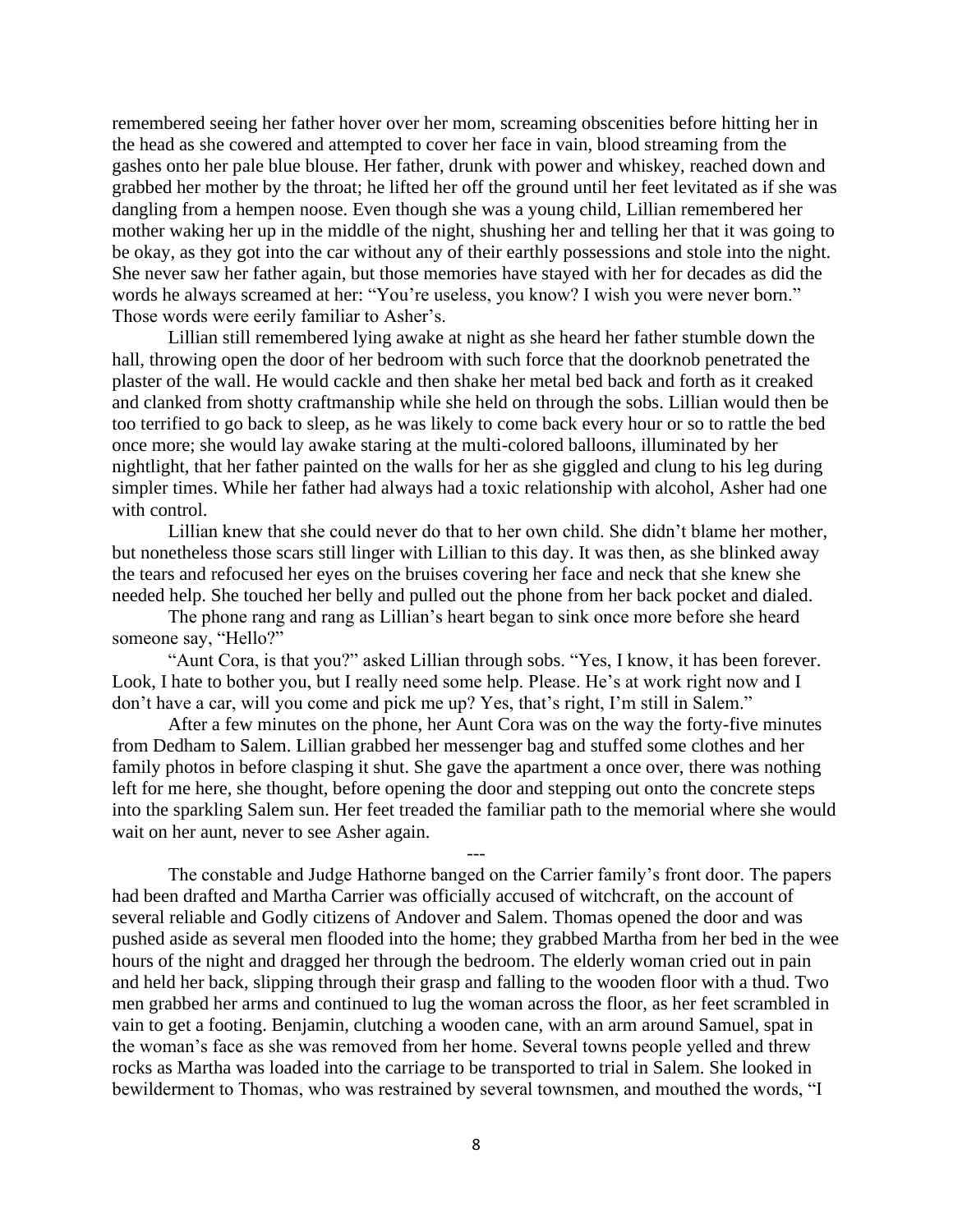love you." Thomas fell to his knees, breaking down into a series of sobs. Martha Carrier clutched the silver cross around her neck and turned her sights towards Heaven.

---

Lillian entered the familiar memorial hand in hand with a young girl, about five years old with light brown hair pulled back in pigtails. The mother had her messenger bag slug over her shoulder, a bouquet of twenty carnations protruding through the top.

"Mommy, tell me again why we bring the flowers to Great Grandma Martha!" said the girl, still clutching her mother's hand.

"Well, it all started with our many-times-great grandfather Richard," Lillian said. "Do you remember who Richard is?"

"Yeah! Her son," said the girl.

"Good, that's right. Well, after she passed, Richard would eventually have a daughter of his own, and he was deeply troubled that she never got to meet her grandmother. Since there wasn't a grave or memorial for her at that time, they went and visited her where she was killed. It was in her honor that they brought the yellow carnations."

"And?" asked the girl, squirming to pull a yellow carnation out of the bag.

"And, it didn't just stop with Richard and his daughter, it continued with that daughter's daughter, and many, many more, until it came to us," said Lillian.

"And!" exclaimed the girl, jumping up and down.

"And," laughed Lillian, "that's why I named you Martha, also in honor of our Great Grandmother, a brave woman that was taken from the world too soon. She didn't deserve that."

"She didn't," said young Martha, as she placed the carnation on Martha Carrier's stone. "I'll make sure my daughter brings the flowers, too," she nodded.

"And your granddaughter."

"And my great-granddaughter."

"And forever more," said Lillian, hugging her daughter. "It's what us Carrier women do, we take care of each other. The others, too, of course."

---

On the occasional brisk morning, just as the tentacles of the sun's first light lures the lingering darkness home, many residents of Salem claim to make out the faint wisps of a father and daughter, hand in hand, journeying over the gray boulders of Gallows Hill. The young one kneels and places a yellow carnation in front of the long-perished gallows, wood having decayed and slumped into oblivion, as the remains became part of the earth below. As for the remains of the murdered, they were unceremoniously tossed over Proctor's Ledge, creating a make-shift charnel house in the ravine below; may the trees of the ages and the soft butterfly kisses of the summer ivy ever keep them warm during these cold New England eves. And may those judges, acting as executioners for a fabricated divinity, find no peace even though their bodies prominently rest mere feet from the memorial for our twenty victims. The celestial flower, however, catching the shine of our rising star, sparkles to reveal the bounds of the milky way itself before it fades with the gales that blow away any trace of this misty phenomenon.

What remains, though, for three-hundred years, is the field of yellow carnations. These carnations, product of that same son and granddaughter, become ever more expansive with each passing year, as the bulbs and roots project themselves forth with a new zeal for life every spring, overcoming the frosts and mayhem of our world. It is in this same fashion that we propel ourselves forth against the injustices of the world, tooth and nail, to ensure that a future might exist where the hatred of man has been extinguished in the cleansing waters of everlasting